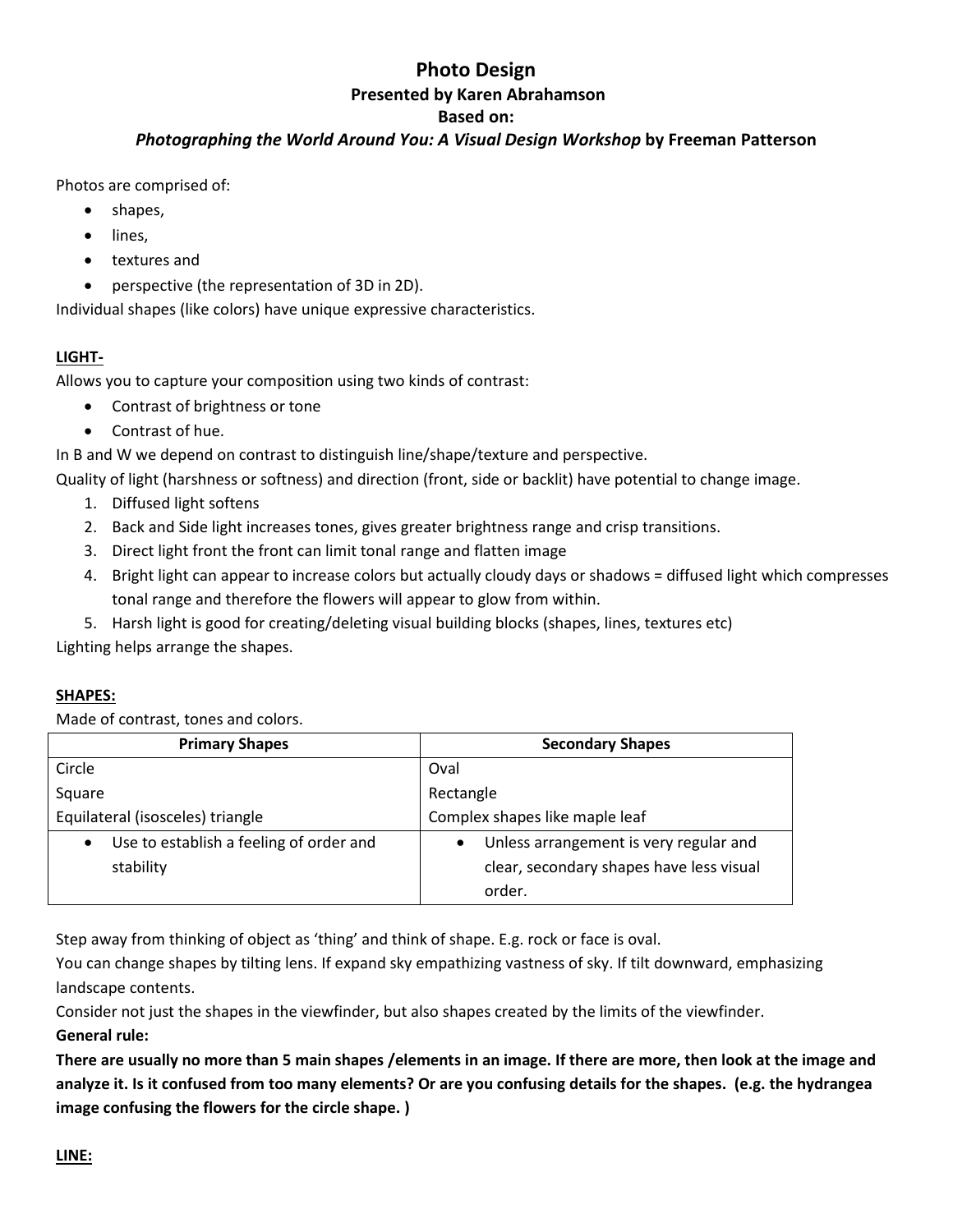- The longer the line the more important its effect
- Straight lines are unambiguous and impart a sense of purpose
- Curved lines imply digression, unhurried travel both physically and mentally and a slow down or relaxed view. Orientation of straight lines is important:

| <b>Vertical</b>               | <b>Horizontal</b>               | <b>Oblique</b>                   |
|-------------------------------|---------------------------------|----------------------------------|
| Stability/Stiffness           | More stable                     | Dynamic                          |
| Equal spacing can suggest     | If undulating it can be restful | Implies sense of life, movement, |
| military precision, strength, |                                 | change, instability              |
| power, even growth            |                                 |                                  |

Invisible lines that when you have two items in image that draw the eye back and forth. If have several spots on a scene viewer will try to connect them.

#### **In General:**

**The fewer the lines, the simpler the composition.** 

#### **TEXTURE:**

Surface appearance such as suggested weave. Roughness /smoothness. Textures can also create shapes. To focus on texture:

- 1. Avoid including any object/shape that will take the focus from the texture
- 2. Fill the image with the texture.

For different textures consider what is more important to you and try different views of area. Can alter texture with:

- Distance
- Light angle (e.g. sidelighting increases contrast and therefore texture
- Shutter speed (e.g. decrease texture of water or field of flowers
- Multiple exposures to create new textures

#### **PERSPECTIVE:**

Quickest way to get perspective is to deform space by enlarging one area in the frame in contrast to another area (smaller).

If sense of space is missing, try:

- 1. Using a wider (widest) angle (wide angle lenses distort space and creates greatest sense of depth)
- 2. Lower camera closer to the ground and tilt downward
- 3. Move in closely on foreground object like small clump of flowers.
- 4. Take image. This causes viewer to 'see' the distance.

Use the smallest Aperture to get the greatest dof (on manual) or use Aperture priority.

Perspective, perception of depth is also impacted by light intensity, quality, direction and color:

- 1. Intensity/brightness variation within the image creates contrast and this adds perspective.
- 2. Quality of light –direct illumination and abrupt tonal variation enhance depth.
- 3. Direction front lighting flattened. Back lighting can suggest perspective through shadows but can also sometimes reduce perspective (e.g. silhouettes.) Side lighting creates perspective.
- 4. Color –warm colors come forward. Red or saturated objects seem closer.

Other perspective variables-

- 1. Sharpness closer objects should be sharper
- 2. Size- larger objects nearer
- 3. Placement/location objects in lower half of image usually closer like real life